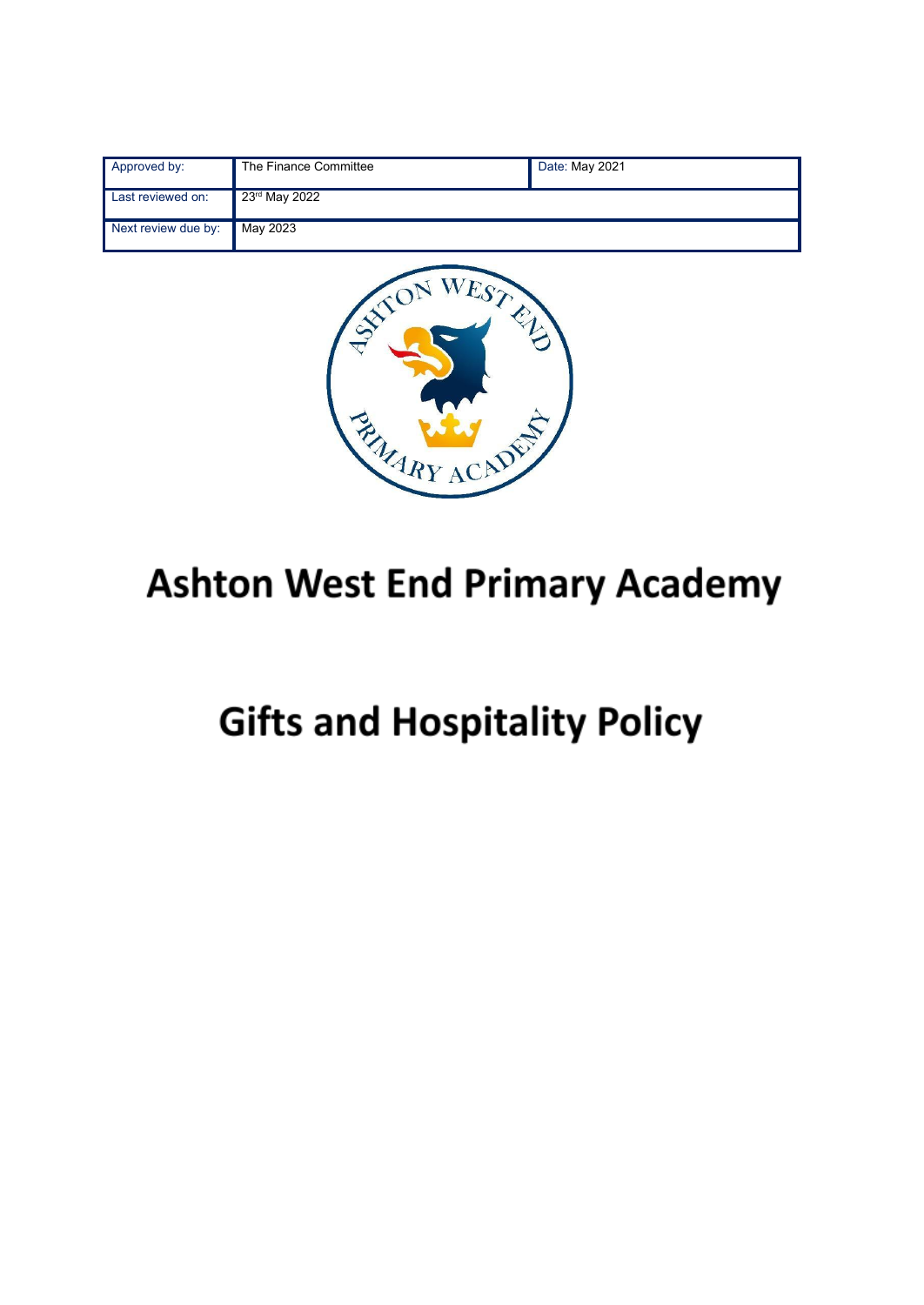## 'Today I am proud of my school, tomorrow my school will be proud of me.'

#### **Contents:**

1. Aims

- 2. Legislation and guidance
- 3. Definitions
- 4. Roles and responsibilities
- 5. Acceptable gifts and hospitality
- 6. Unacceptable gifts and hospitality
- 7. Declining gifts and hospitality
- 8. Monitoring arrangements
- 9. Links with other policies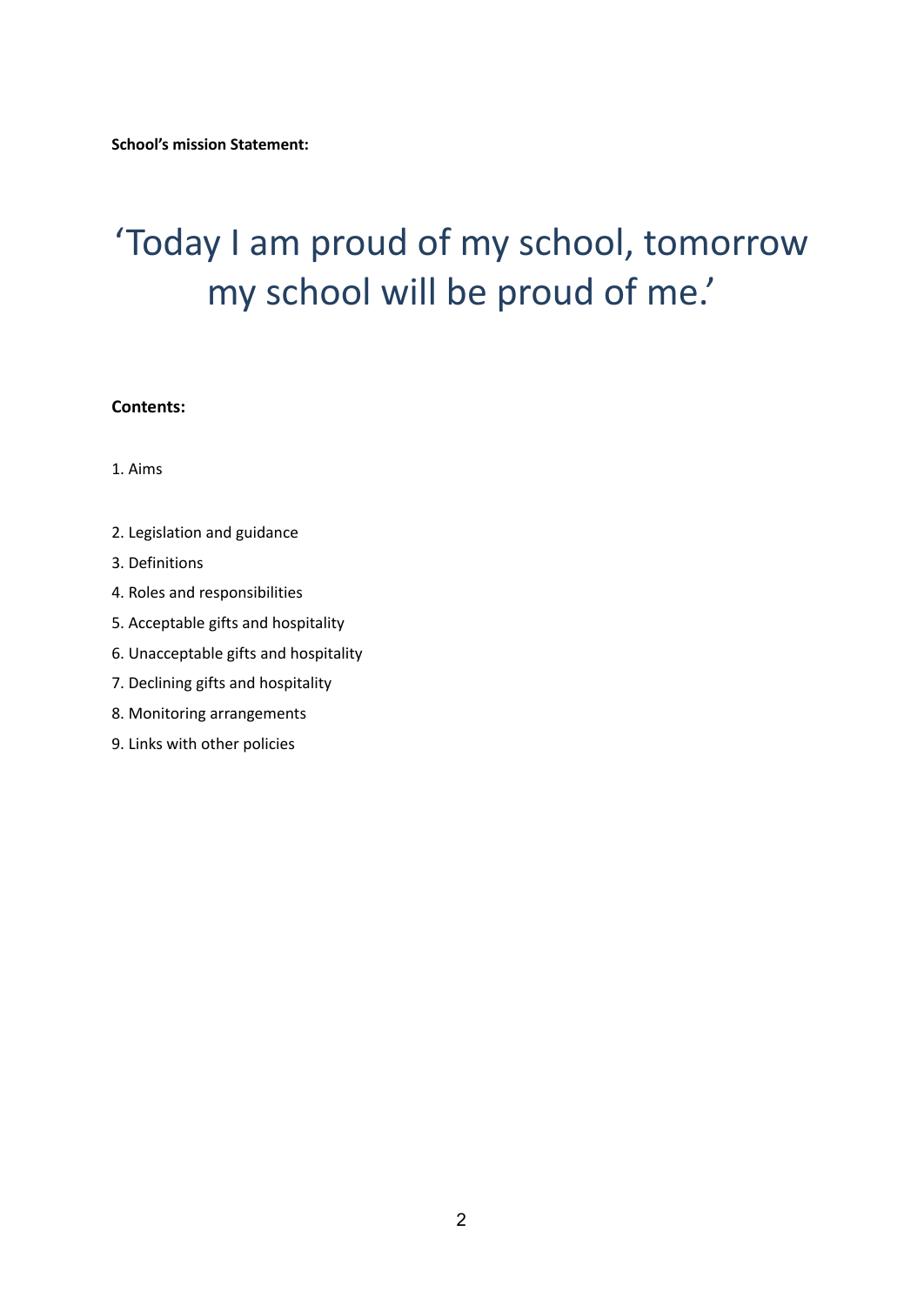## **1. Aims:**

This policy aims to ensure that:

- The academy trust's funds are used only in accordance with the law, its articles of association, its funding agreement and the latest Academies Financial Handbook
- The trust and those associated with it operate in a way that commands broad public support
- The trust has due regard to propriety and regularity, and ensures value for money, in the use of public funds
- Trustees fulfil their fiduciary duties and wider responsibilities as charitable trustees and company directors
- Members, trustees and staff are aware of what constitutes acceptable gifts and hospitality, and the process that must be followed if they are presented with any of the same

## **2. Legislation and guidance:**

This policy is based on the [Academies](https://www.gov.uk/government/publications/academies-financial-handbook) Financial Handbook, which states that academy trusts should have a policy and register on the acceptance of gifts, hospitality, awards, prizes or any other benefit which might be seen to compromise the personal judgement or integrity of members, trustees, staff and/or any other representative of the trust.

This policy also complies with our funding agreement and articles of association.

## **3. Definitions:**

**Gifts** are any items, cash, awards, prizes, goods or services, offered without expectation of payment or benefit. Gifts also include goods or services offered at a discounted rate, or on terms not available to the general public.

**Hospitality** is defined as food, drink, accommodation or entertainment (such as cultural or sporting events) provided free of charge, heavily discounted or on terms not generally available to the general public.

## **4. Roles and responsibilities:**

#### **Members, trustees and staff**

Members, trustees and staff:

- Must not give or accept gifts or hospitality to or from a third party where it might be perceived that their personal integrity has the potential to be compromised, or that the trust might be placed under any obligation as a result of acceptance
- Must not use their official position to further their private interests or the interests of others
- Must not solicit gifts or hospitality
- Must record any gifts or hospitality offered to them or the trust with a value of £30 on the gifts and hospitality register within 7 working days, even if declined
- Must consult the Principal before accepting or offering any gifts or hospitality with a value of £30.

#### **Academy trustees**

Academy trustees will ensure that the trust's funds are used in a way that commands broad public support, pays due regard to propriety and regularity, and provides value for money.

#### **The Principal**

The Principal is responsible for ensuring that staff are aware of and understand this policy, and that it is being implemented consistently.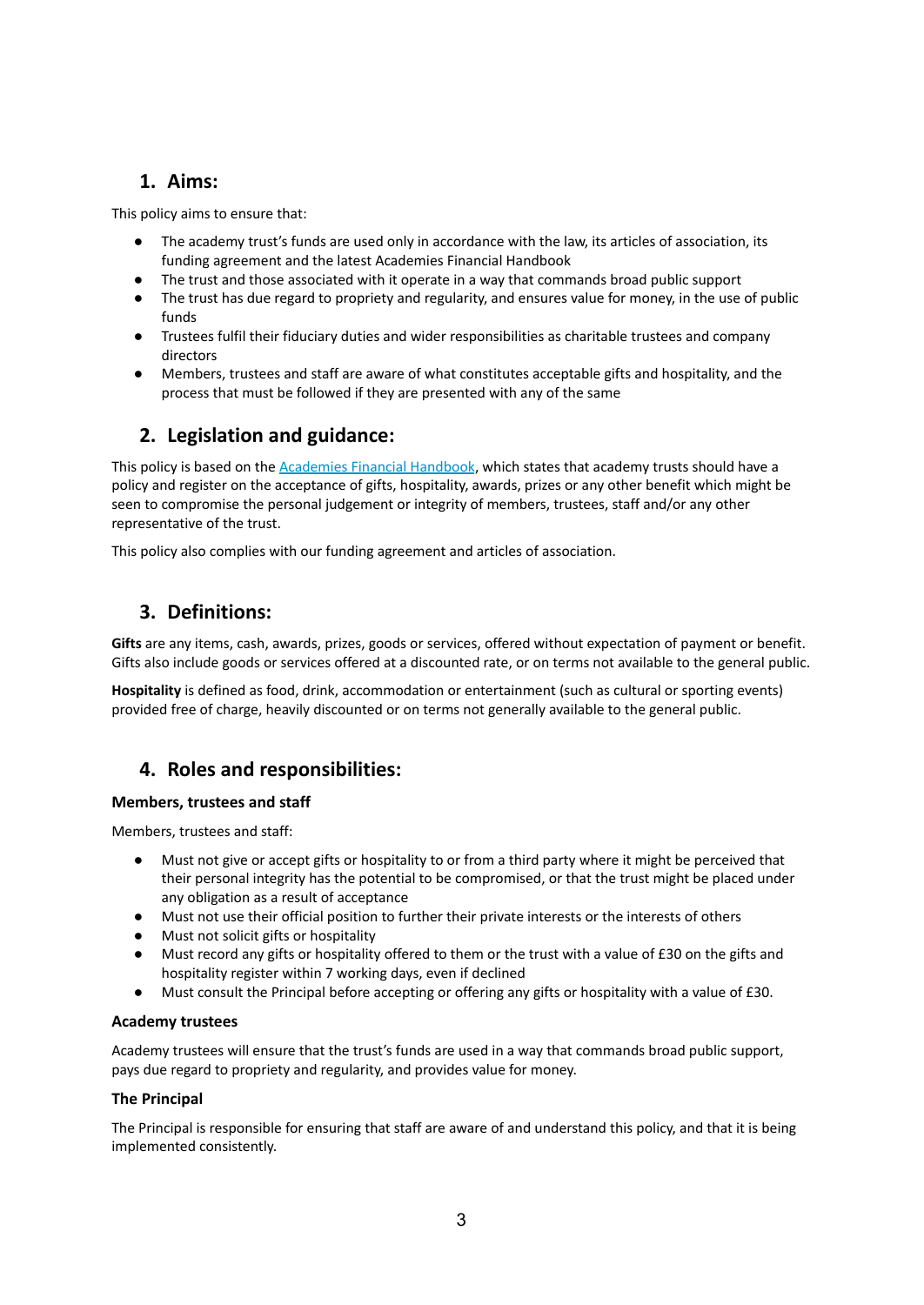The Principal will act with the utmost integrity on all matters relating to gifts and hospitality, ensuring that they set a good example to the rest of the school and trust and to those outside the organisation.

#### **The Business Manager**

The Business Manager will ensure that:

- The trust maintains a gifts and hospitality register
- Figures for transactions relating to gifts made by the trust are disclosed in the trust's audited accounts, in accordance with the Academies Financial Handbook
- The academy trustees and Principal are provided with information on gifts and hospitality received and given, as appropriate

They will also ensure, alongside the Principal, that decisions on whether individuals or the trust can accept or offer gifts or hospitality with a value of over £30 are in line with this policy.

The business manager is responsible for maintaining the gifts and hospitality register on a day-to-day basis.

## **5. Acceptable gifts and hospitality:**

#### **Offers of gifts and hospitality received**

Members, trustees and staff can accept gifts and hospitality that have a value of up to £30.00. These do not have to be pre-approved or recorded on the gifts and hospitality register.

Generally, gifts of nominal value, such as small tokens of appreciation, may be accepted. If in any doubt, members, trustees and staff must consult the Business Manager or Principal.

Similarly, hospitality such as working lunches may be accepted in order to maintain good relationships with key contacts, provided the hospitality is reasonable in the circumstances. If in doubt, guidance must be sought from the Business Manager or Principal.

Any gifts or hospitality offered with a value of over £30.00 must be recorded on the gifts and hospitality register within 7 working days, even if declined. Any member, trustee or member of staff who is offered such gifts or hospitality must consult the Business Manager or Principal before accepting.

If the Principal is the recipient, or intended recipient, of any offer of gifts or hospitality, they must inform the chair of the board of trustees and record the offer on the gifts and hospitality register.

Failure to declare any offer of gifts or hospitality on the register in line with this policy will be treated as a staff disciplinary matter.

#### **Offers of gifts and hospitality given**

The budget for hospitality will be determined by the principal and will be subject to annual review in accordance with the school's budget setting process.

Any gifts or hospitality provided by the trust, such as a working lunch for visitors, must not be extravagant. A maximum value of £10.00 per head should be used as a guideline.

Alcohol must not be purchased out of the school budget.

Expense claims should be made to the Business Manager and receipts must always be enclosed.

The Business Manager or Principal must be consulted about any proposal to provide gifts or hospitality.

### **6. Unacceptable gifts and hospitality:**

The following must never be offered or accepted:

- **Monetary gifts**
- Gifts or hospitality offered to family members, partners or close friends of members, trustees or staff
- Gifts or hospitality from a potential supplier or tenderer in the immediate period before tenders are invited or during the tendering process